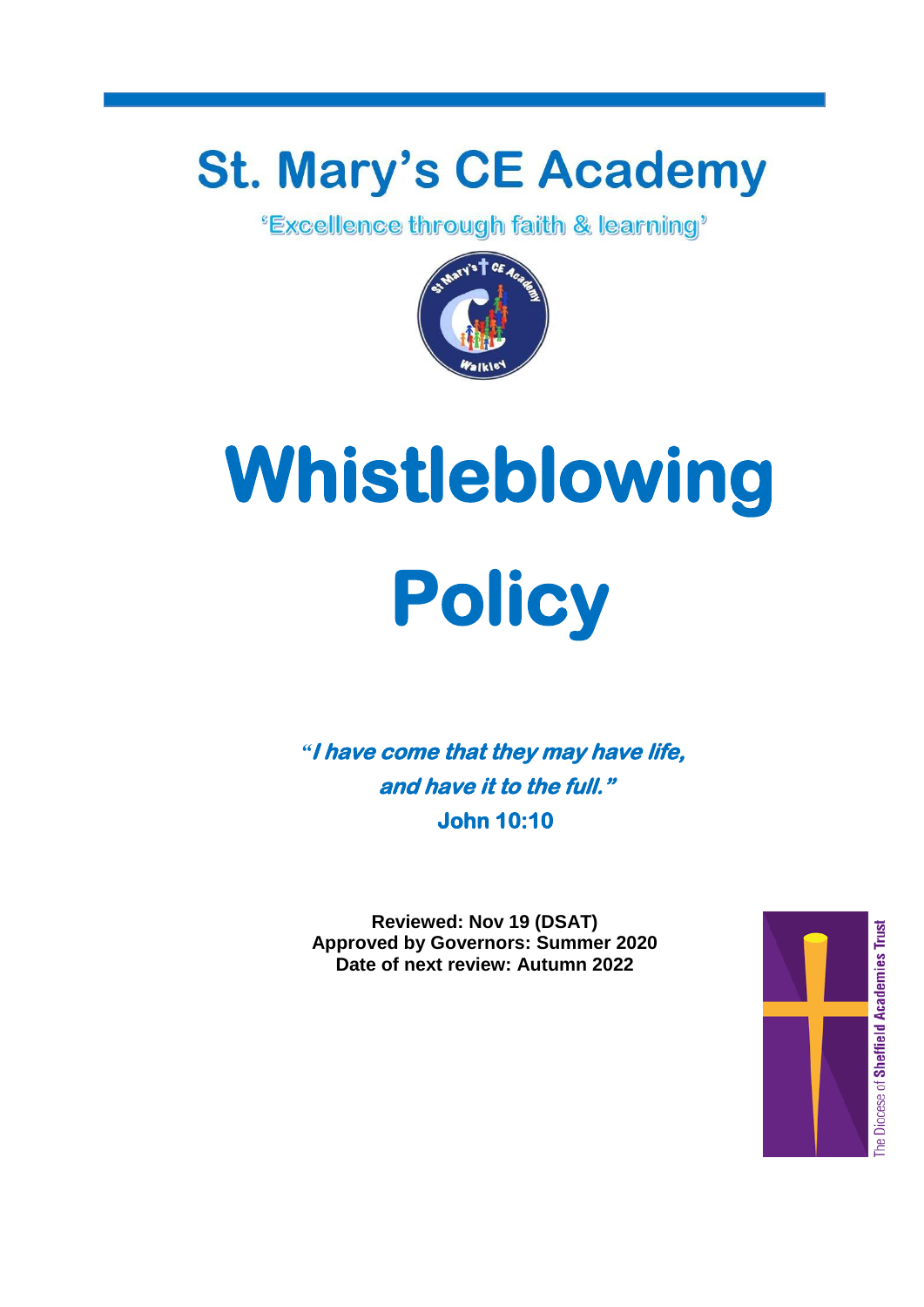### **Whistleblowing Policy**

#### **DSAT WHISTLE BLOWING POLICY**

#### **WHAT IS 'WHISTLEBLOWING'?**

Whistleblowing inside the work place is the term used to describe reporting by employees or ex-employees, of wrongdoing on the part of management, the Governing Body or by fellow employees. Wrongdoing may include for example, fraud, corruption, malpractice, breach of health and safety law, any other illegal or unethical act or breaches of the Academy Code of Conduct. Employees may, for this purpose include, for example, contractors and agency workers.

The law provides protection for workers who raise legitimate concerns about specified matters. These are called "qualifying disclosures". A qualifying disclosure is one made in the public interest by a worker who has a reasonable belief that:

- a criminal offence:
- a miscarriage of justice:
- an act creating risk to health and safety;
- an act causing damage to the environment;
- a breach of any other legal obligation; or
- concealment of any of the above;

is being, has been, or is likely to be, committed. It is not necessary for the worker to have proof that such an act is being, has been, or is likely to be, committed - a reasonable belief is sufficient. The worker has no responsibility for investigating the matter - it is the Trust's responsibility to ensure that an investigation takes place.

A worker who makes such a protected disclosure has the right not to be dismissed, subjected to any other detriment, or victimised, because he/she has made a disclosure. The Trust encourages workers to raise their concerns under this procedure in the first instance. If a worker is not sure whether or not to raise a concern, he/she should discuss the issue with his/her line manager, a more senior person or the CEO.

#### **PROTECTING THE WHISTLEBLOWER**

Under the Public Interest Disclosure Act 1998 a Whistleblower is protected from detriment and unfair dismissal. The Academy will support and not discriminate against concerned employees who apply the Whistleblowing procedure, provided any claim is made in good faith. The Trust encourages all individuals to raise any concerns that they may have about the conduct of others in the operation of the Diocese or the way it is run. This policy sets out the way in which individuals may raise any concerns that they have and how those concerns will be dealt with.

#### **WHEN SHOULD WHISTLEBLOWING PROCEDURES BE USED?**

*Each individual member of staff should feel able to speak freely on such matters. However, the Academy and colleagues have the right to protect themselves against unfounded false or malicious accusations.*

*Whistleblowing should only be used when the party implementing the procedure (Representor) has reasonable grounds for believing that a serious offence has been or may be committed. It must never be used without good grounds, falsely or maliciously.*

*Whistleblowing is not appropriate for dealing with issues between an employee and the Academy which relate to the employee's own employment or rights or employment*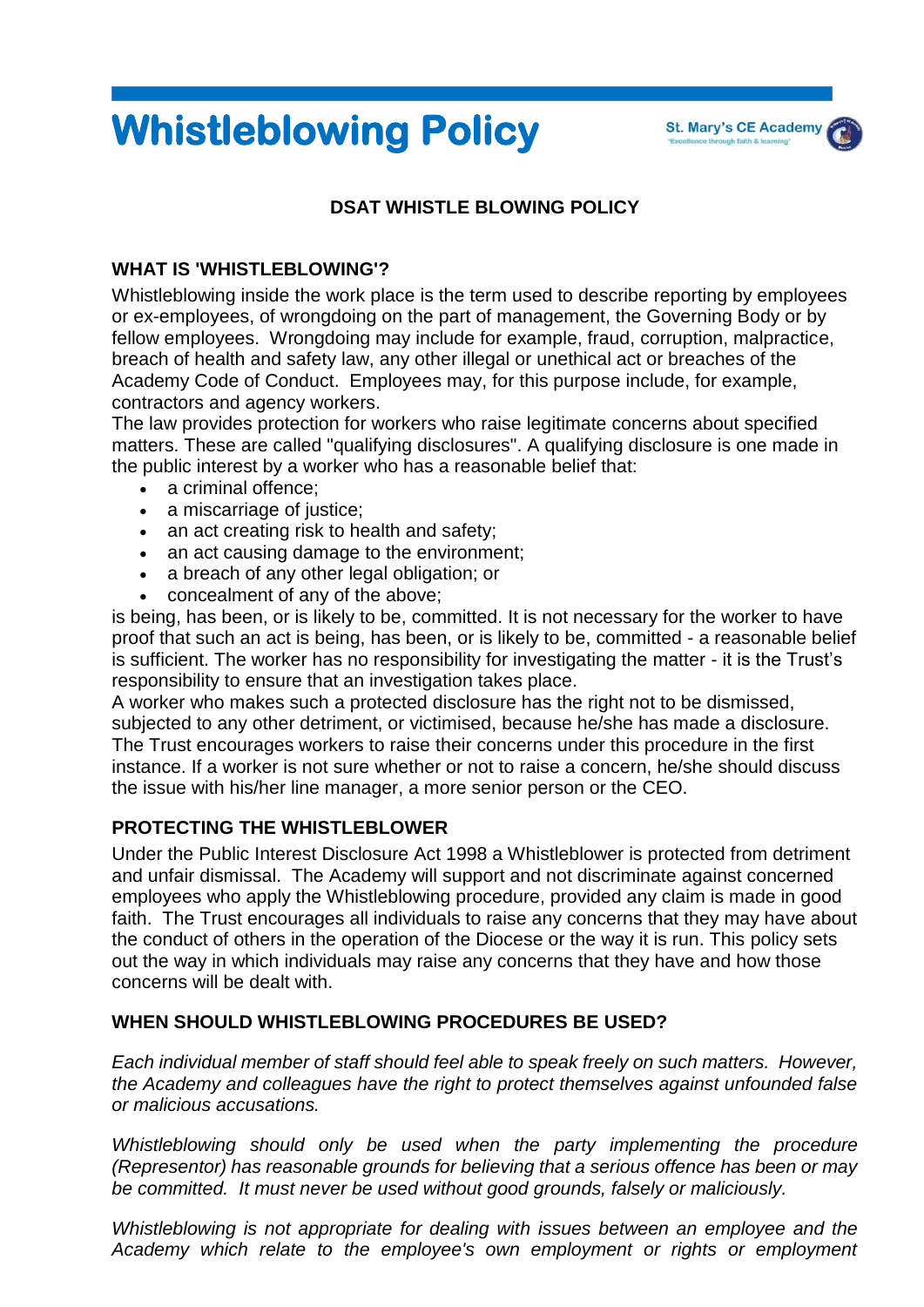*conditions generally. Alternative dispute resolution procedures for that purpose are outlined in the employment terms and conditions.*

*Whistleblowing is not appropriate for dealing with pupil complaints, which will be dealt with under separately published procedures.*

*Whistleblowing is not appropriate to specific cases of child safety or safequarding which will be dealt with under the procedures specified in that connection. If any staff member has concerns that a pupil is being dealt with unfairly in school, they should raise their concern, in the first instance with the Headteacher or Child Protection Officer.*

#### **THE PROCEDURE**

*Any issue raised will be kept confidential while the procedure is being used.*

*The Representor (the person raising the concern) should raise their concern with their line manager. This may be done orally or in writing.*

*However, if the concern relates to the Representor's line manager or any person to whom he or she reports, other than the Headteacher, the Representor should raise the issue with the Headteacher;*

*If the concern relates to the Headteacher, the Representor should raise the matter with the Chair of the Governing Body.*

*The person with whom the matter is raised is referred to as the "Assessor".*

*The Assessor will:*

- Interview the Representor as soon as possible within seven working days, in confidence. Early interview will be essential if the concern relates to an immediate danger to loss of life or serious injury or risk to pupils;
- Obtain as much information as possible from the Representor about the grounds for the belief of wrongdoing;
- **Consult with the Representor about further steps which could be taken;**
- Advise the Representor of the appropriate route if the matter does not fall under this Procedure;
- Other than in the case of paragraph 4.4, report all matters raised under this procedure to the Chair of the Governing Body.

*At the interview with the Assessor, the Representor may be accompanied by a recognised trade union representative or a work colleague. The Assessor may be accompanied by a member of the Academy staff to take notes.*

The Assessor may at any time disclose the matter to a professionally qualified lawyer for the purpose of taking legal advice. The Assessor may also discuss the issue, in confidence, to other suitable professionals, such as independent HR consultants or school governance providers in order to assess the nature of the case and to inform the outcome of the investigation.

*Promptly within ten working days of the interview, the Assessor will recommend one or more of the following:*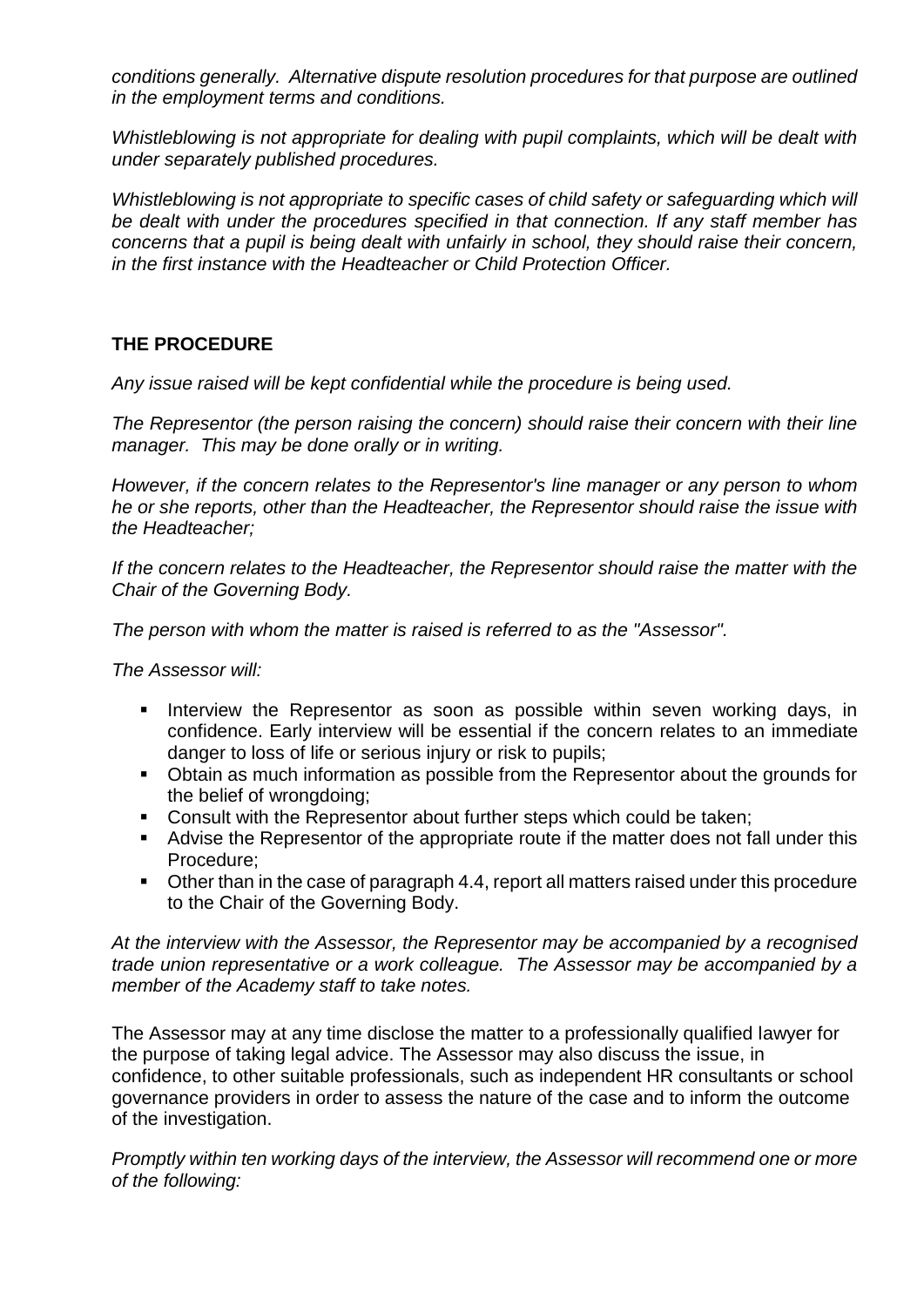The matter be further investigated internally by the Academy;

- The matter be referred to The Diocese of Sheffield Academies Trust, in which event the Assessor and CEO will undertake investigation
- The matter be reported to an appropriate external agency such as the EFA or the police
- The route for the Representor to pursue the matter if it does not fall within this procedure; or
- That no further action is taken by the Academy

*The grounds on which no further action is taken include:*

- The Assessor is satisfied that, on the balance of probabilities, there is no evidence that wrongdoing within the meaning of this procedure has occurred, is occurring or is likely to occur;
- The Assessor is satisfied that the Representor is not acting in good faith;
- The matter is already (or has been) the subject of proceedings under one of the Academy's other procedures or policies;
- The matter concerned is already (or has been) the subject of legal proceedings, or has already been referred to an external agency.

*The recommendation of the Assessor will be made to the Headteacher. However, should it be alleged that the Headteacher is involved in the alleged wrongdoing; the recommendation will be made to the Diocese of Sheffield Academies Trust CEO.*

*The Headteacher or Chair of the Governing Body, as appropriate, will ensure that the recommendation is implemented unless there is good reason for not doing so in whole or in*  part. Such a reason will be reported to the next meeting of the Governing Body and *Academy Trust.*

*The Representor's identity will be kept confidential unless the Representor otherwise consents or unless there are grounds to believe that the Representor has acted maliciously.*  In the absence of such consent or grounds, the Assessor will not reveal the identity of the *Representor except:*

Where the Assessor is under a legal obligation to do so;

Where the information is already in the public domain; or

On a legally privileged basis to a professionally qualified lawyer for the purpose of obtaining legal advice.

*The conclusion of any agreed investigation will be reported by the Assessor to the Representor promptly within twenty eight working days of the initial interview.*

*All responses to the Representor will be made in writing and sent to the Representor's home address.*

*If the Representor has not had a response within the above time limit or such reasonable extension as the Academy requires, the Representor may go to an appropriate external agency, under paragraph 6, but will inform the Assessor before doing so.*

*The Representor may at any time disclose the matter on a legally privileged basis to a professionally qualified lawyer for the purpose of taking legal advice.*